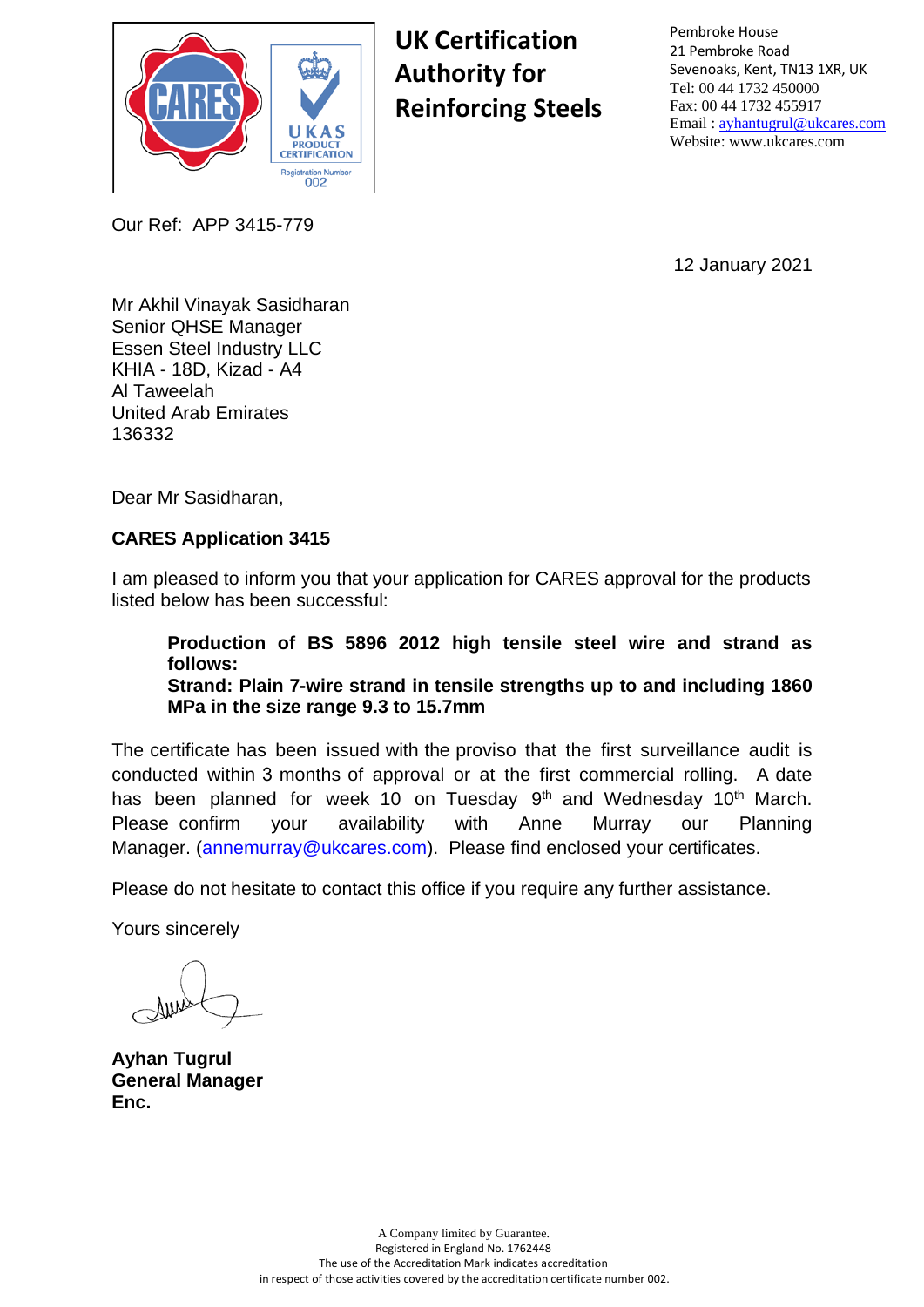## **CERTIFICATE OF APPROVAL**



### **Product Conformity Certification - BS 4449 and/or related products**

This is to certify that **Essen Steel Industry LLC**

at its establishment at

**KHIA - 18D , Kizad - A4, Al Taweelah, 136332, United Arab**

### **Emirates**

has satisfied the Authority that it operates a quality management system that complies with the requirements of BS EN ISO 9001 and the relevant CARES Quality and Operations Assessment Schedules. Where appropriate, and as listed below, it has further satisfied the Authority that it manufactures and/or supplies products that conform with the stated product standards and is entitled to use the CARES marks on its products using the processes and procedures registered with the Authority.

### **Scope of certification:**

Production of BS 5896 2012 high tensile steel wire and strand as follows: Strand: Plain 7-wire strand in tensile strengths up to and including 1860 MPa in the size range 9.3 to 15.7mm

This certificate remains the property of the Authority and is issued subject to the Regulations of the Authority. This certificate is uncontrolled when printed. To check the validity of this certificate please visit www.ukcares.com or contact us on +44 1732 450000.

|                    | <b>EXPIRY DATE</b><br><b>31 December 2021</b> | <b>ISSUE DATE</b><br><b>12 January 2021</b> | <b>FIRST APPROVAL</b><br>January 2021                                                                                                                                                                                                                                | <b>CERTIFICATE NUMBER</b><br>201201                                                                                                                               |
|--------------------|-----------------------------------------------|---------------------------------------------|----------------------------------------------------------------------------------------------------------------------------------------------------------------------------------------------------------------------------------------------------------------------|-------------------------------------------------------------------------------------------------------------------------------------------------------------------|
|                    |                                               |                                             | SIGNED FOR UK CERTIFICATION AUTHORITY FOR REINFORCING STEELS                                                                                                                                                                                                         |                                                                                                                                                                   |
| ERTIFICATIO<br>002 | <b>PRODUC</b>                                 |                                             | The use of the Accreditation Mark indicates accreditation in respect of those activities covered by the accreditation certificate number 002.<br>UK Certification Authority for Reinforcing Steels, Pembroke House, 21 Pembroke Road, Sevenoaks, Kent, TN13 1XR, UK. | Lee Bankley<br>Lee Brankley,<br>Chief Executive Officer<br>A Company Limited by Guarantee. Registered in England No. 1762448.<br>Cert. Ref: AllC112010 77901 1780 |
|                    |                                               |                                             |                                                                                                                                                                                                                                                                      |                                                                                                                                                                   |